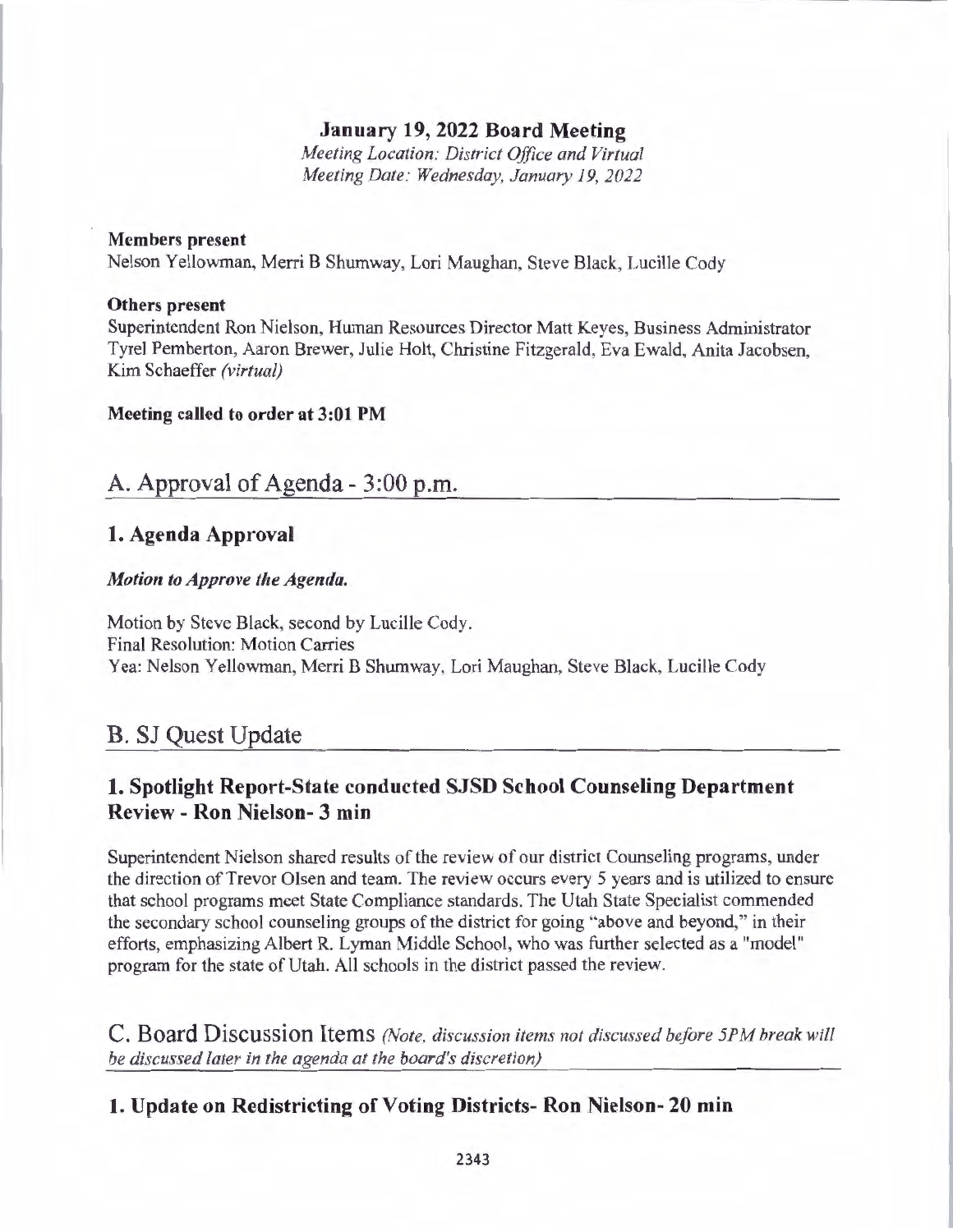Superintendent Nielson updated the School Board on the most current changes relating to the Redistricting in San Juan County as they relate to Voting Districts for the Board Members. He noted several concerns regarding the map sanctioned by the County Commission in the January 18<sup>th</sup> Commission meeting the evening prior which he, President Maughan and Tyrel Pemberton attended. The map which approved was designed by representatives by the Navajo Nation Human Rights Commission, and if remains as-is, would take effect in January 2023. One of the main concerns is that the new map would move 3 board members to District 4 (Maughan, Cody & Black). While board members will be allowed to complete their currently elected term, they area which they represent may change based on the new map boundaries. As State Code indicates, this change could create a temporary board with 6 members, based on successful or unsuccessful elections in the interim. Superintendent Nielson also shared potential scenarios in the service terms, the Commissions control of term adjustments and possible member rotations. The legal counsel of the County cautioned the Commissioners during the voting of the proposed map based on violations of the Open Meeting Act. However, the Commissioners opted to move forward despite the caution from their own legal counsel.

Board Member Merri Shumway expressed concern for the constituent's ability to have local representation fort heir students as a Board Member should this map be adopted. She urged the board members and constituents to reach out to the Commissioners who serve their Board jurisdiction. Board Members agreed to reach out to their district Commissioner for more information and to express any concerns they may have. Superintendent Nielson noted that he received the revised maps on the evening of January  $17<sup>th</sup>$ , just one night prior to the action taken by the commission. He was not included in the Commissioners' discussions to adjust the map.

Board President Maughan expressed concern about the fact that there was a previous map that several participating entities collaborated in together to find agreement in, and it was adopted in early January. She found it concerning that in just a short time, a new map was proposed without input and replaced the previously agreed upon map. She suggested that Superintendent Nielson research the noted Open Meeting Violations that may have occurred.

# **2. TES School Land Trust Amendment - Christine Fitzgerald - 3 min**

Assistant Superintendent shared amendments to the TES School Land Trust budget. The adjustment would allow for individual student math manipulative kids for students to use in math lesson and provide hands-on learning through small-group math circles. The amendment also includes supplies to implement an in-home reading program with culturally relevant take-home readers and summer bridge books. Expenditures would include Math Circle consulting fees, math manipulatives, storage containers, purchase of readers and summer bridge books.

# **3. MHS Baseball Spend Plan - 3rd Opportunity for Public Input- Julie Holt- 1 min**

Assistant Superintendent Julie Holt presented the Monticello High School Spend Plan for a 3rd review and potential action item later in the agenda.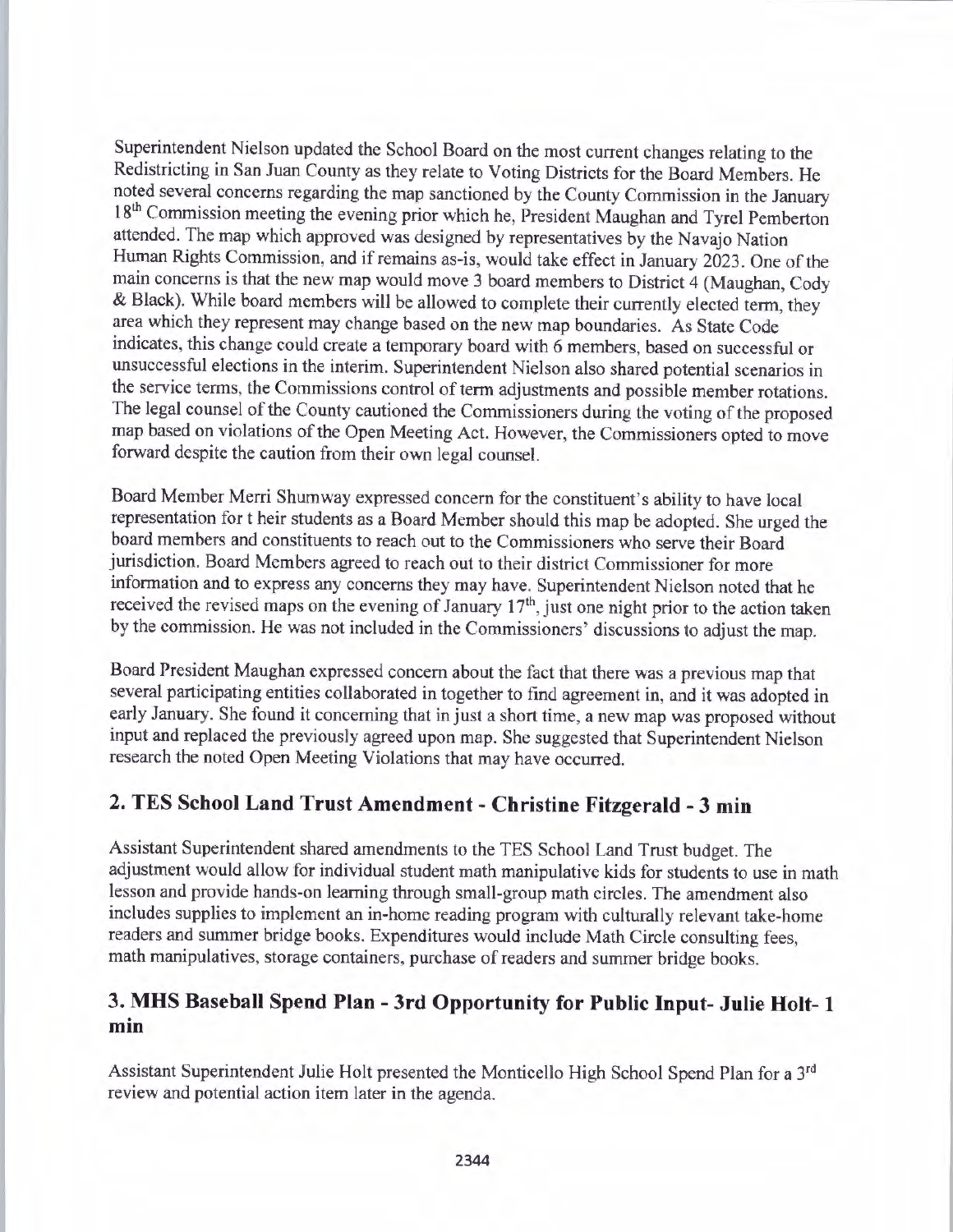# **4. COVID 19 2021-22 School Entry Plan/ update Information- Ron Nielson-10 min**

Superintendent shared current numbers for increased, and acknowledged the increased number of Covid-19 cases in schools, but also noted that none of the schools have neared the threshold for closure as per the Utah Department of Health guidelines. He also noted that students may be ill and choose not to be tested, or that students may be il1 with other things like strep, flu or a cold, as the district has notied a decline in attendance in the past few weeks. He emphasized the value of reaching students via in-person learning and hopes to continue to do so. He also noted that schools have been very adaptive and innovative in covering staff and faculty shortages due to illness.

Superintendent Nielson commend staff, students and parents for moving forward and doing their best to prioritize education and do what is most effective for students. He noted the Governor's letter stating that the threshold for test to stay in in-person school instruction is 30 active cases. If a school nears or reaches that threshold, the district may consider test to stay or opt for a partially virtual week in that location for a period of time.

Board Member Nelson Y ellowman expressed concerns regarding proper mask usage and recommended increased supply of KN95 mask supplies in the schools and for transportation employees. Superintendent Nielson confirmed that schools are provided with KN95 masks and we can emphasize education and increased supplies where needed.

# **5. Fee Waiver & Spend Plans/Program Sustainability Fees Discussion- Ron Nielson- 5 min**

Superintendent Nielson presented the district Activity Spend Plan budgets for a 1<sup>st</sup> Review. He noted that the State Rule regarding Spend Plans has been changed to a required review of two Public Input Opportunities, instead of three. The District was prepared for a three-month review, so will continue on that schedule. A notable addition is the E-Sports Club, and coordinating Spend Plan.

# **6. SJSD Policy 4110, 4112, & 4113 - Matthew Keyes - 5 min**

Matthew Keyes presented polices for minor clerical edits. He noted that the most significant correction occurs in Policy 4113 which addressees Bloodbome Pathogens/HIV Positive School Employee. The current policy includes outdated and extensive protocols and information. He stated that the newly updated policy will reference Policy 9210 which addresses the Emergency Protocols for Bloodbome Pathogens.

Policy 4110 - District Employment - Employment Objective, Policy 4112 - District Employment - Drug Free Workplace, and Policy 411 3 - District Employment- Bloodbome Pathogens Aids/HIV Positive School Employee redline documents are attached for School Board review.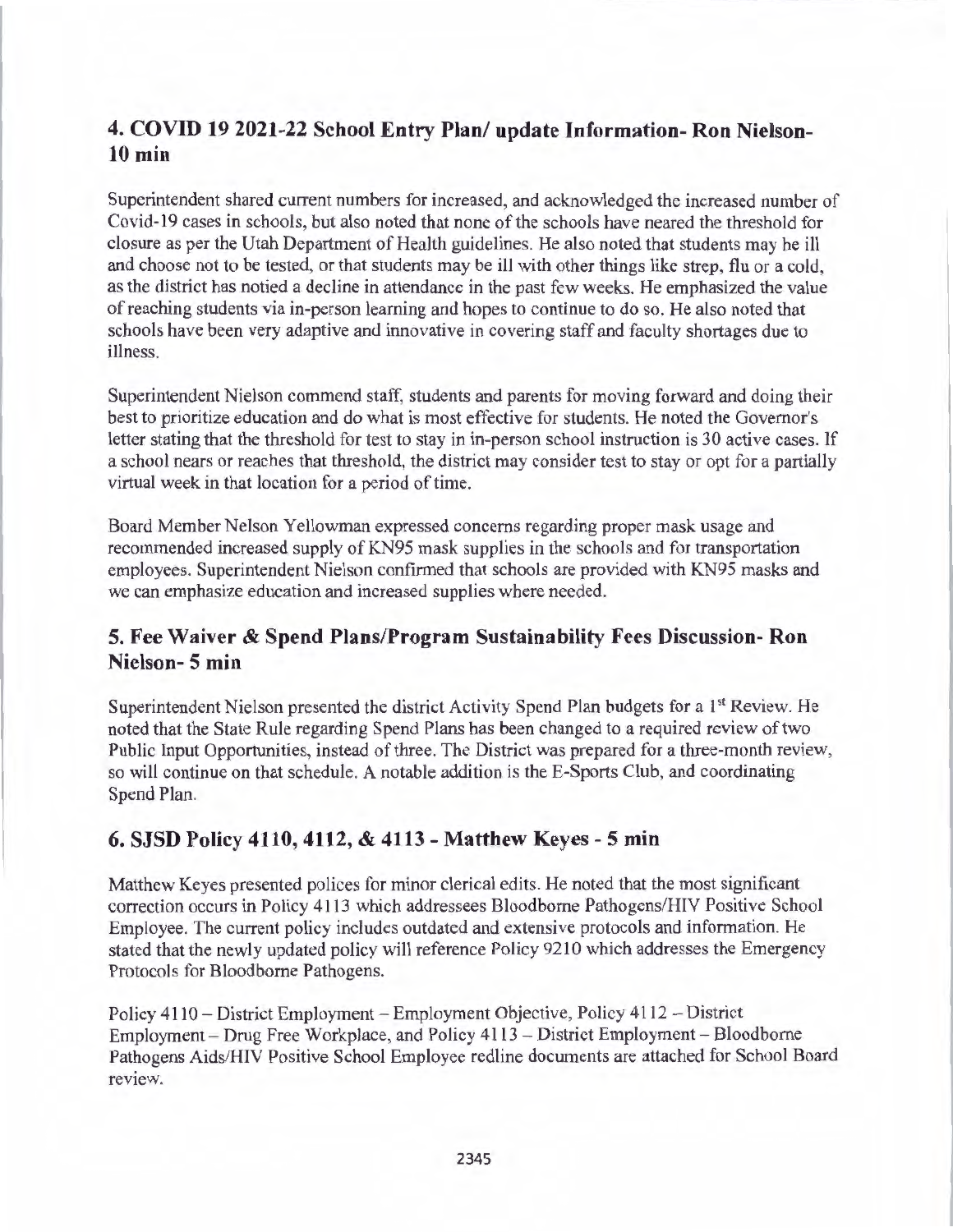# **7. District Audit Committee Proposed Policy and Proposed Change to Policy 2260 - Tyrel Pemberton - 10 min**

Business Administrator Tyrel Pemberton emphasizes that the School District is required to have a formal audit committee in place. He included a proposed policy to address this requirement and asked the board to review the attachment for discussion in upcoming meetings. This will not be an action item at this time, in order to give the board ample time to review the proposed policy.

# **8. Capital Plan Follow-up and Request for Work Session - Tyrel Pemberton** - **2 min**

Business Administrator Tyre! Pemberton requested a Work Session with the School Board on the February 2022 agenda to review potential Capital Projects in detail and assist in creating a future plan/outline for districtwide capital needs. He estimates the Work Session may last a minimum of an hour. Request agenda time in February board meeting. I hour to go over the needs and wants in capital projects in the district are and build a future plan. The Board agreed to add a Work Session to the February 8<sup>th</sup> Board Meeting Agenda for this purpose.

# **9. Mastering Council Meetings Snapshot- Steve Black- 5 min**

Board Member Steve Black reviewed pages 52-58 from the manual Mastering Council Meetings, as a training discussion for the board.

### **10. 2022-2023 School Calendar- Matthew Keyes- 15 min**

Human Resources Director Matthew Keyes presented five (5) calendar versions for the 2022-23 School year for the Board to review and potentially motion for action.

Calendar Option 1, is the standard calendar, without the two scheduled Teacher Days, and Fall Break falling on a Monday.

Calendar Option 2, is the standard calendar, with the two Teacher Days added, and Fall Break falling on a Monday.

Calendar Option 3, is the standard calendar, with the two Teacher Days, and with Fall Break falling on a Friday.

Calendar Option 4, is the standard calendar, with the two Teacher Days, Fall Break on a Friday prior to the deer hunt, a Teacher Day scheduled on the following Monday, and the beginning of the 2<sup>nd</sup> Term beginning on a Tuesday. This moves the quarter breaks and days a significant amount.

Calendar Option 5, is the standard calendar, with the two Teacher Days, with Fall Break falling on a Monday of the deer hunt, the Teacher Day on a Tuesday, and the beginning of the 2<sup>nd</sup>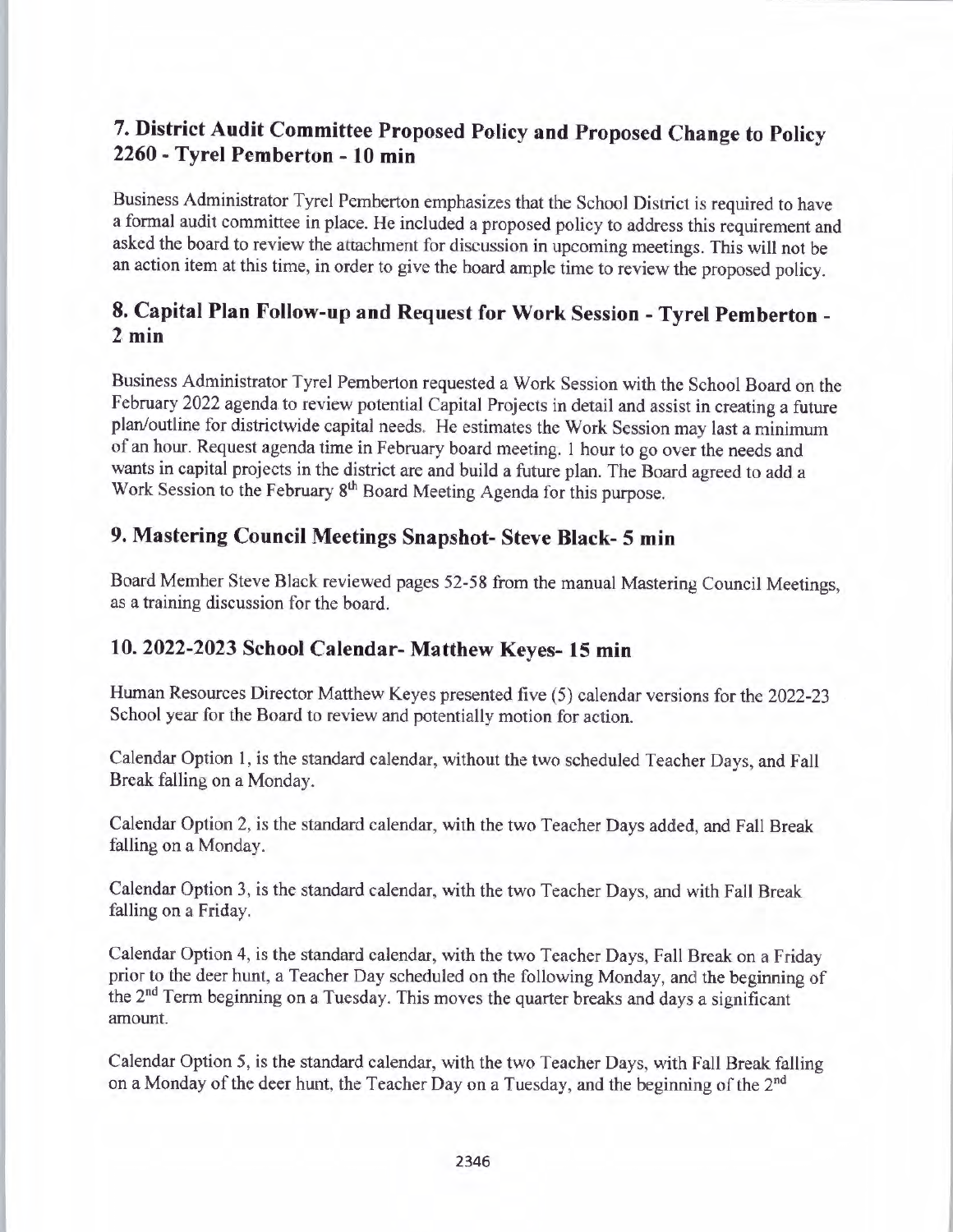Quarter beginning on Wednesday. Similarly to Option 4, this option will also reduce the 2<sup>nd</sup> term days considerably, compared to the other three quarters.

# D. School/Director - Board Reflection Opportunity 4:00 p.m.

### **1. MZC Elementary School Report - Anita Jacobsen- 10 min**

Principal Anita Jacobsen shared Goals, Data, Challenges and Celebrations for Montezuma Creek Elementary School. She further shared the progress being made to goals set at the beginning of the school year and methods utilized to further improvement. Some notable celebrations include an all-time high enrollment of 319 students, while avoiding Covid-19 outbreaks. She noted that students have shown improvement in reading and math, and the great excitement in the school  $\&$ community regarding the upcoming Hogan Construction project on campus. Ms. Jacobsen closed her report with some concerns including the social climate surrounding Covid-19 fears, reteaching from the classroom time lost to Covid-19, poor student attendance, and increased mental health needs among students and staff.

Ms. Jacobsen noted that in order to keep up with some of the demands surrounding mental health, she reached out to the Utah Navajo Health Systems Counseling team to bolster her resources, and utilizes Cherish Harvey (who is there 4 days a week) to address other behavior issues. She is hopeful that, with the assistance from UNHS, there will be progress in helping everyone where needed.

Despite these challenges, Ms. Jacobsen noted that the overall feeling is that the students are very happy to be attending school in-person, and the staff and faculty are very happy to have them returned.

### **2. Whitehorse High School Report- Kim Schaefer- 10 min**

Principal Kim Schaefer shared Goals, Data, Challenges and Celebrations for Whitehorse High School. School goals from the 90-Day plan include a support system throughout the school by focusing on SEL as part of classroom management practices. She also stated that a platform for posting learning intentions in a Who/What/Why/How format will help scholars and staff to selfmotivate, self-regulate, set goals and seek feedback.

Ms. Schaefer shared several school celebrations, including the gratitude for in-person learning, the return of extra-curricular opportunities for students. She noted that 75% of instructors expressed positive feedback regarding the 80-minute class blocks, with a 17% stating they are adjusting. She finds this very positive considering the myriad of adjustments currently being made due to Covid-19 as well.

Some challenges for Whitehorse High School expressed by Principal Schaefer include increased major behaviors compared to pre-pandemic, and increase in students who are failing required core classes, and the lack of a full-time social worker at the school.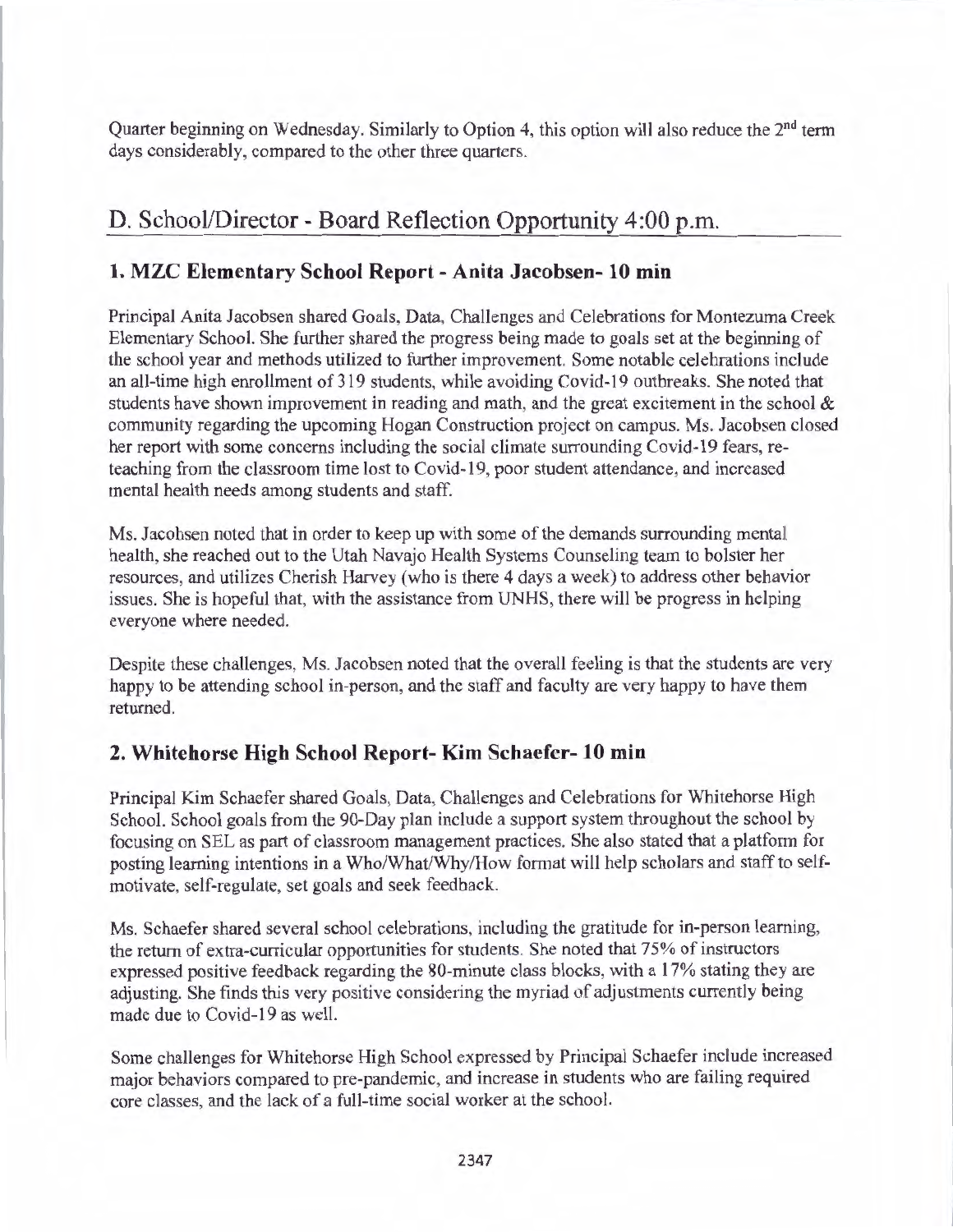Board representative for the Whitehorse High School area enthusiastically thanked Kim Schaefer and her team for a great job and for continuing to go above and beyond and support WHS scholars.

### E. Break -  $@.5:00$  p.m.

# F. Welcome and Recognition of Guests - 6:00 p.m.

# G. SJ-2 Recognition Awards

### **1. San Juan Sweet Job Award: Tim Harrison**

## **2. San Juan Sweet Job Award: Tiffany Blackgoat**

### H. Citizen Comments

### **1. Citizens' Comments**

Student parent Miko Crippen expressed her concern regarding the School Board Voting redistricting and admonished the public to become informed about the issue. She invited all parents and educators to support the Board member's request for local representation for their constituents and suggested that the board and stakeholders petition to all necessary entities to act as soon as possible. Ms. Crippen also requested that the School Board consider aligning the Spring Break for the district students with the Spring Break dates from Utah State University - Blanding, as it would be a great help for the students enrolled in concurrent courses.

I. Closed Session *(at Board Discretion, Closed Session may be moved to a later point in the agenda)* 

### **1. Purchase, exchange or lease of real property**

#### **2. Litigation** *(6:45 PM* - *6:50 PM)*

#### *Motion to go into Closed Session to discuss Litigation.*

Motion by Steve Black, second by Merri B Shumway. Final Resolution: Motion Carries Yea: Nelson Yellowman, Merri B Shumway, Lori Maughan, Steve Black, Lucille Cody

#### **3. Personnel** *(6:52 PM- 7:08 PM)*

#### *Motion to go into Closed Session to discuss Personnel.*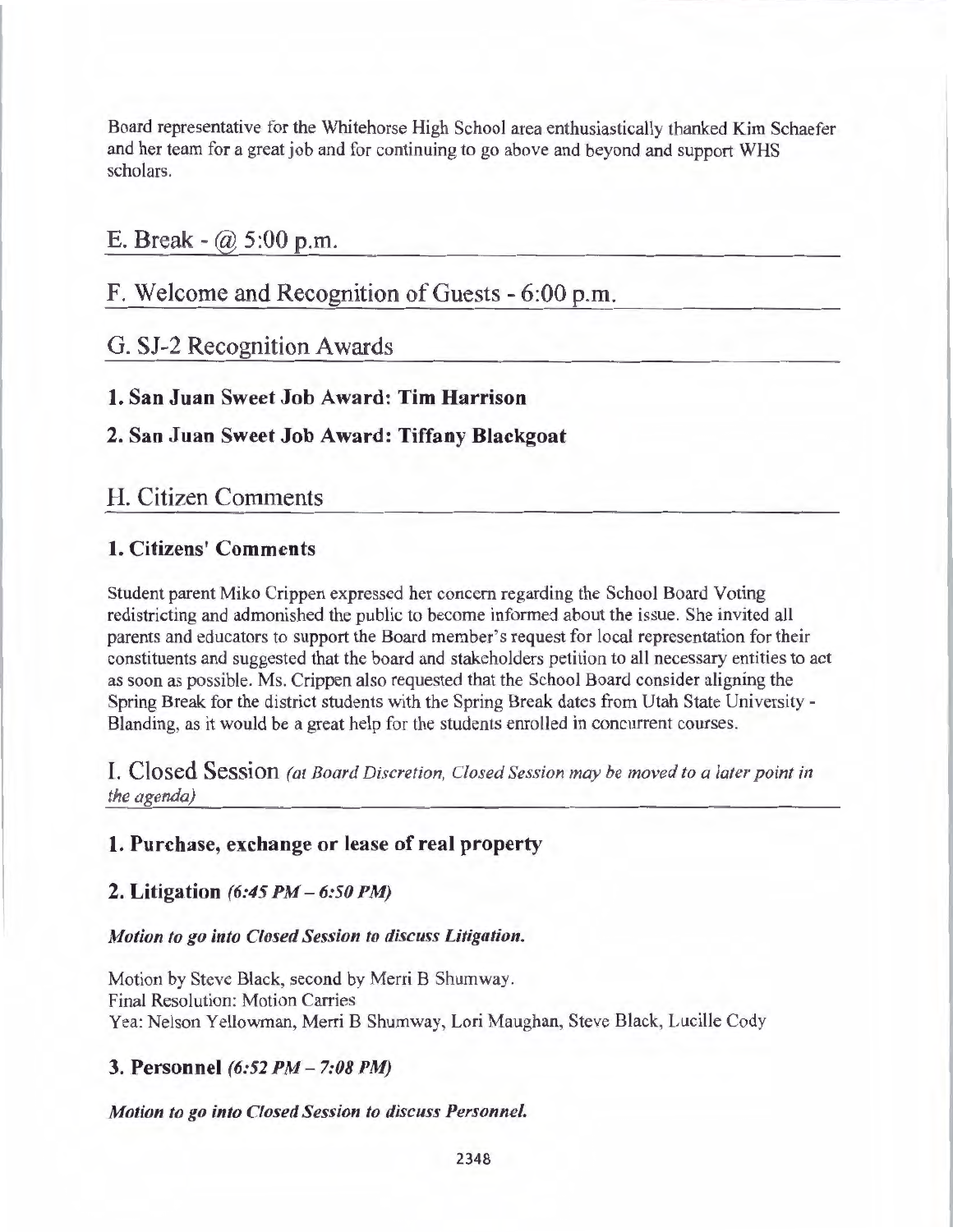Motion by Steve Black, second by Merri B Shumway. Final Resolution: Motion Carries Yea: Nelson Yellowman, Merri B Shumway, Lori Maughan, Steve Black, Lucille Cody

# J. Consent Agenda

- **1. Minutes**
- **2. Revenue Reports**
- **3. Expenditure Reports**
- **4. School Expenditure Reports**
- **5. Monthly Checks**
- **6. Board Travel Reports**
- 7. **Personnel Report(s) and Information**
- **8. Home School Requests**
- **9. Student Hearings**
- **10. Approval of all Consent Agenda Items**

### *Motion to Approve the Consent Agenda.*

Motion by Nelson Yellowman, second by Merri B Shumway. Final Resolution: Motion Carries Yea: Nelson Yellowman, Merri B Shumway, Lori Maughan, Steve Black, Lucille Cody

# K. Public Aid- Native American Policy and Procedures- Public Hearing and Input

# L. Possible Action Items

# **1. COVID 19 Student Re-entry Plan Revisions**

*No Action Needed.* 

# **2. 2022-2023 School Calendar**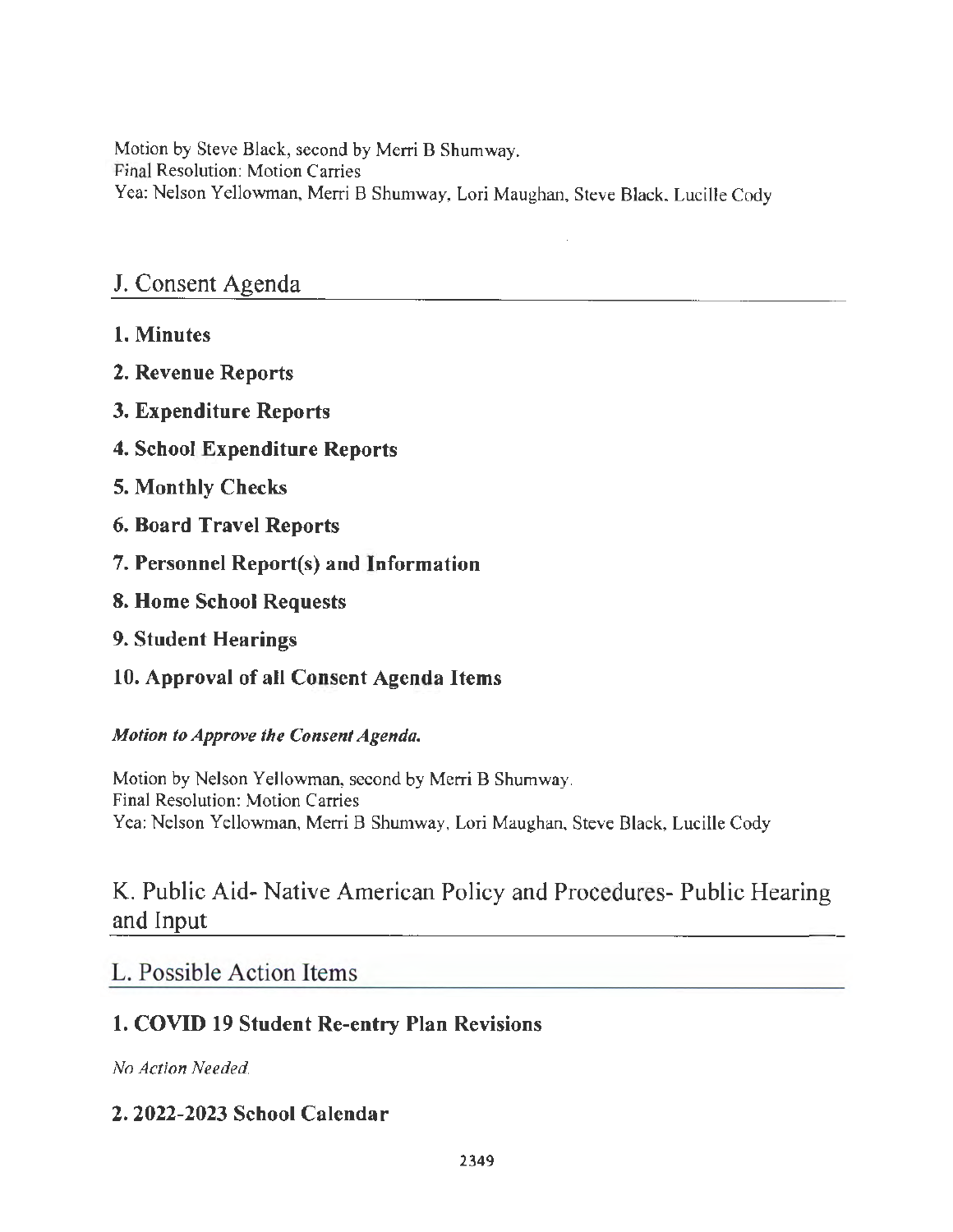#### *Motion to accept Calendar Option #3.*

Motion by Merri B Shumway, second by Steve Black. Final Resolution: Motion Carries Yea: Nelson Yellowman, Merri B Shumway, Lori Maughan, Steve Black, Lucille Cody

### **3. MHS Baseball Spend Plan**

### *Motion to Accept the Monticello High School Baseball Spend Plan.*

Motion by Steve Black, second by Merri B Shumway. Final Resolution: Motion Carries Yea: Nelson Yellowman, Merri B Shumway, Lori Maughan, Steve Black, Lucille Cody

### **4. TES School Land Trust Amendment**

#### *Motion to accept the TES School Land Trust Agreement.*

Motion by Steve Black, second by Merri B Shumway. Final Resolution: Motion Carries Yea: Nelson Yellowman, Merri B Shumway, Lori Maughan, Steve Black, Lucille Cody

#### *Move to Amend the motion to state: TES Land Trust Amendment*

Motion by Merri B Shumway, second by Steve Black. Motion Carries Yea: Nelson Yellowman, Merri B Shumway, Lori Maughan, Steve Black, Lucille Cody

### **5. 2022 SJSD Impact Aid Application**

### *Motion to Approve the 2022-23 San Juan School District Impact Aid Application.*

Motion by Steve Black, second by Merri B Shumway. Final Resolution: Motion Carries Yea: Nelson Yellowman, Merri B Shumway, Lori Maughan, Steve Black, Lucille Cody

### **6. SJSD 2022-23 Native American Policy and Procedures Manual**

#### *Motion to Accept 2022-23 Native American Policy Procedures Manual.*

Motion by Nelson Yellowrnan, second by Lucille Cody. Final Resolution: Motion Carries Yea: Nelson Yellowman, Merri B Shumway, Lori Maughan, Steve Black, Lucille Cody

### 7. **New Voting Districts**